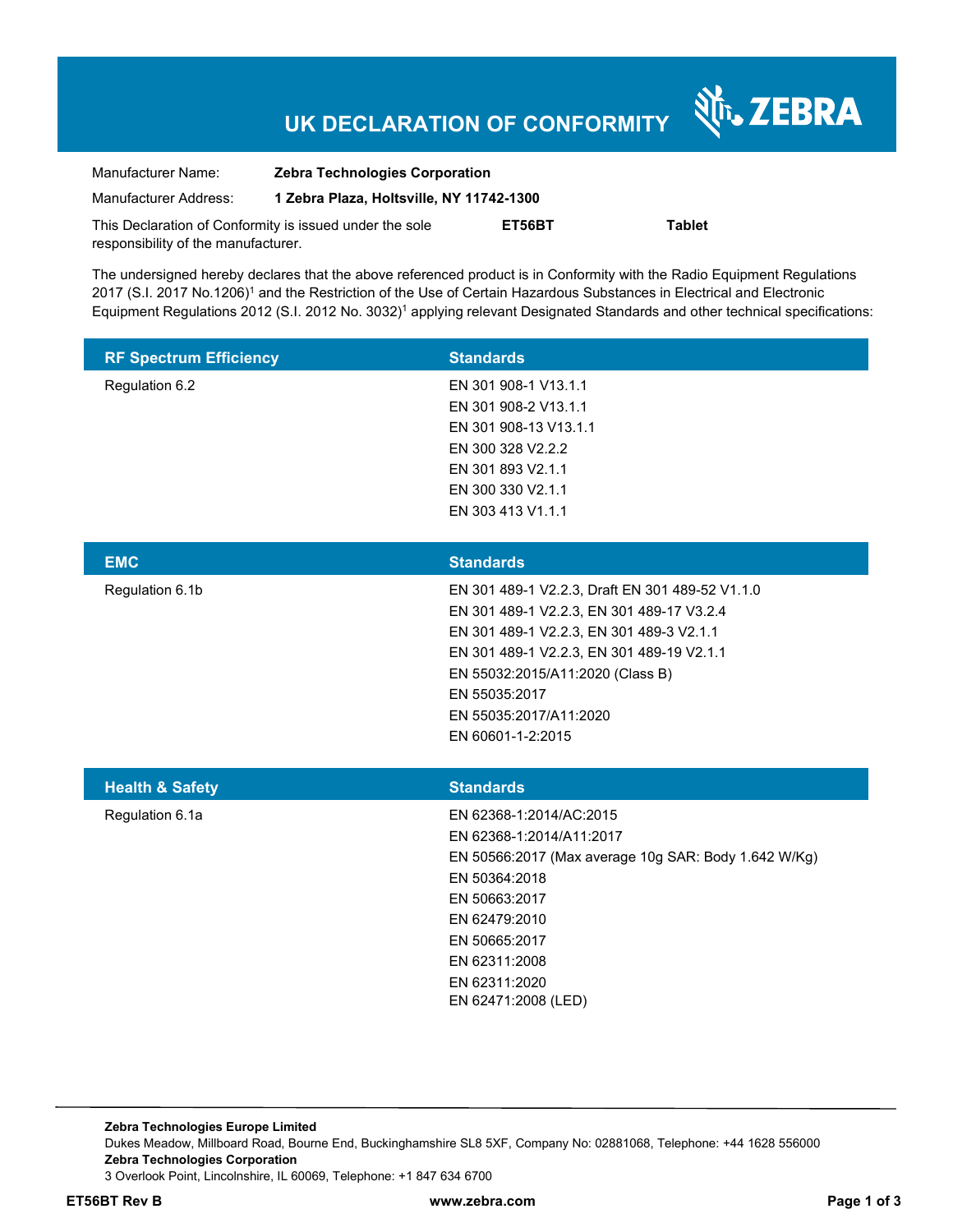## **UK DECLARATION OF CONFORMITY**



### **Environmental Standards**

Restriction of the Use of Certain Hazardous Substances in Electrical and Electronic Equipment Regulations

EN 50581:2012 EN IEC 63000:2018

With regard to the Radio Equipment Regulations 2017 (S.I. 2017 No.1206)<sup>1</sup>, the conformity assessment procedure referred to in regulation 41(4)(a) and detailed in Schedule 2 has been followed.

 $^{\rm 1}$  As amended by applicable EU withdrawal legislation implemented at the time of issuing this declaration

#### **Signed on behalf of Zebra Technologies Corporation**

*(Signature of authorized person)* Marco Belli Rev: B مستقادة المستقادة المستقدمة المستقدمة المستقدمة المستقدمة المستقدمة المستقدمة المستقدمة المستقدمة Sr. Manager, Regulatory **Date: 20 November 2021** Place: Bourne End, UK